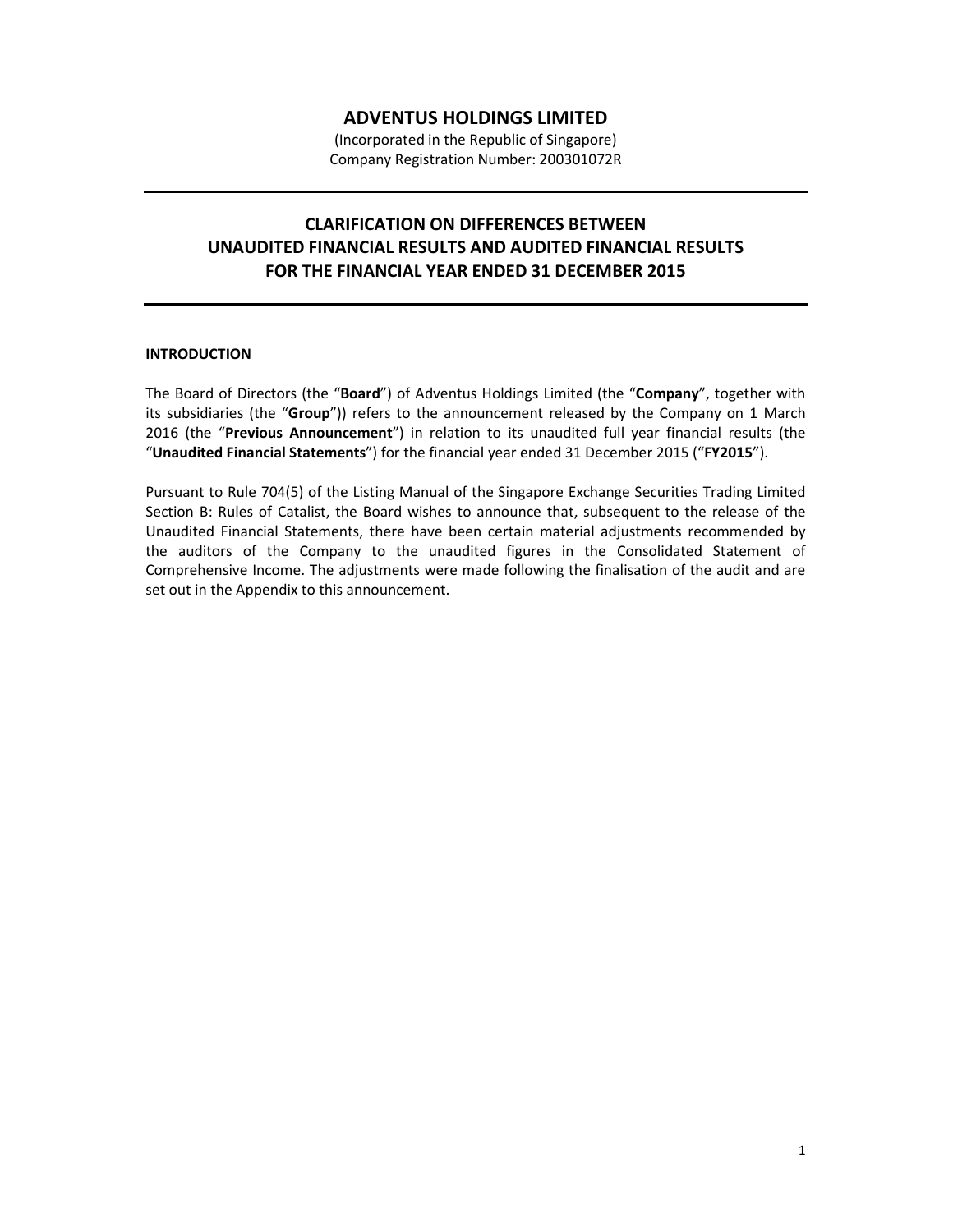## **Consolidated Statement of Comprehensive Income**

|                                                 | <b>GROUP</b>                                                                 |                                                                                |                 |             |
|-------------------------------------------------|------------------------------------------------------------------------------|--------------------------------------------------------------------------------|-----------------|-------------|
|                                                 | 31/12/2015<br><b>Audited</b><br><b>Financial</b><br><b>Statements</b><br>S\$ | 31/12/2015<br><b>Unaudited</b><br><b>Financial</b><br><b>Statements</b><br>S\$ |                 |             |
|                                                 |                                                                              |                                                                                | Variance<br>S\$ | <b>Note</b> |
|                                                 |                                                                              |                                                                                |                 |             |
|                                                 |                                                                              |                                                                                |                 |             |
| <b>Continuing Operations</b>                    |                                                                              |                                                                                |                 |             |
| Revenue                                         | 4,283,669                                                                    | 4,283,669                                                                      |                 |             |
| Cost of Sales                                   | (3,156,314)                                                                  | (3, 156, 314)                                                                  |                 |             |
| <b>Gross Profit</b>                             | 1,127,355                                                                    | 1,127,355                                                                      |                 |             |
| <b>Other Operating Income</b>                   | 1,112,641                                                                    | 1,123,108                                                                      | (10, 467)       |             |
| <b>Other Expenses</b>                           | (49, 363)                                                                    | (57, 456)                                                                      | 8,093           |             |
| Distribution and Selling Expenses               | (59, 338)                                                                    | (59, 338)                                                                      |                 |             |
| <b>Admin Expenses</b>                           | (3,310,372)                                                                  | (5,715,912)                                                                    | 2,405,540       | 1           |
| Finance costs                                   | (63, 606)                                                                    | (63, 607)                                                                      | 1               |             |
| <b>Income Tax Credit</b>                        | 10,025                                                                       | 10,025                                                                         |                 |             |
| Loss from Continuing Operations                 | (1,232,658)                                                                  | (3,635,825)                                                                    | 2,403,167       |             |
| <b>Discontinued Operations</b>                  |                                                                              |                                                                                |                 |             |
| Loss for the Year from Discontinued Operations  | (2,933,763)                                                                  | (1, 110, 563)                                                                  | (1,823,200)     | 2           |
| Loss for the Year                               | (4, 166, 421)                                                                | (4,746,388)                                                                    | 579,967         |             |
| <b>Exchange Differences</b>                     | 30,694                                                                       | 33,570                                                                         | (2,876)         |             |
| Total Comprehensive Loss for the Year           | (4, 135, 727)                                                                | (4, 712, 818)                                                                  | 577,091         |             |
| <b>Total Comprehensive Loss attributable to</b> |                                                                              |                                                                                |                 |             |
| <b>Owners of Company</b>                        | (2,738,189)                                                                  | (2,762,935)                                                                    | 24,746          |             |
| Non-Controlling Interest                        | (1, 397, 538)                                                                | (1,949,882)                                                                    | 552,344         |             |
|                                                 | (4, 135, 727)                                                                | (4,712,818)                                                                    | 577,091         |             |

Note 1: For the Admin Expenses, out of S\$2,405,540, S\$1,823,200 has been re-classified as Loss for the Year from Discontinued Operations. See Note 2 below.

 The remaining difference of S\$582,340 is mainly attributable to the inconsistent exchange rates used in the preparation of the Unaudited Financial Statements. In the course of audit, a consistent set of exchange rates were subsequently applied in the preparation of the Audited Financial Statements, and this has resulted in the differences between the Audited Financial Statements and the Unaudited Financial Statements.

Note 2: For the Loss for the Year from Discontinued Operations, S\$1,823,200 has been re-classified from Admin Expenses.

By Order of the Board Chin Bay Ching Chairman and Executive Director 12 April 2016